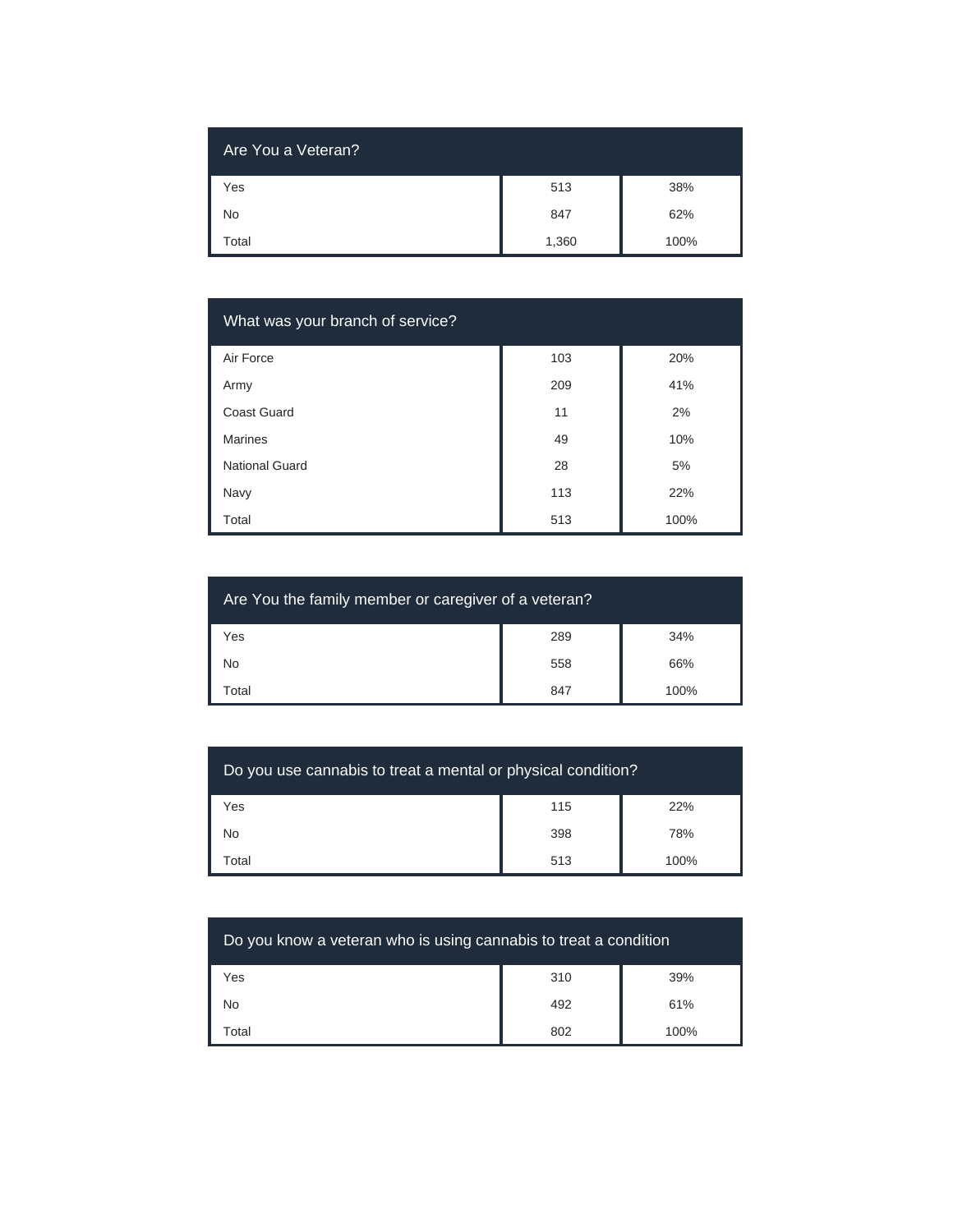| Do you live in a state that allows the use of medical cannabis? |     |      |
|-----------------------------------------------------------------|-----|------|
| Yes                                                             | 320 | 40%  |
| <b>No</b>                                                       | 482 | 60%  |
| Гоtal                                                           | 802 | 100% |

| Would you want to have cannabis as a federally-legal treatment? |     |      |
|-----------------------------------------------------------------|-----|------|
| Yes                                                             | 654 | 82%  |
| <b>No</b>                                                       | 148 | 18%  |
| Total                                                           | 802 | 100% |

| Do you believe the federal gov should legalize medical cannabis? |     |      |
|------------------------------------------------------------------|-----|------|
| Yes                                                              | 666 | 83%  |
| <b>No</b>                                                        | 136 | 17%  |
| Total                                                            | 802 | 100% |

| Do you support research into medical cannabis? |     |      |
|------------------------------------------------|-----|------|
| Yes                                            | 741 | 92%  |
| No                                             | 61  | 8%   |
| Total                                          | 802 | 100% |

| AgeRange  |       |      |
|-----------|-------|------|
| 18-30     | 30    | 2%   |
| $31 - 45$ | 139   | 10%  |
| 46-59     | 370   | 27%  |
| $60+$     | 821   | 60%  |
| Total     | 1,360 | 100% |

| Gender (self-ID) |       |      |
|------------------|-------|------|
| Female           | 608   | 45%  |
| Male             | 752   | 55%  |
| Total            | 1,360 | 100% |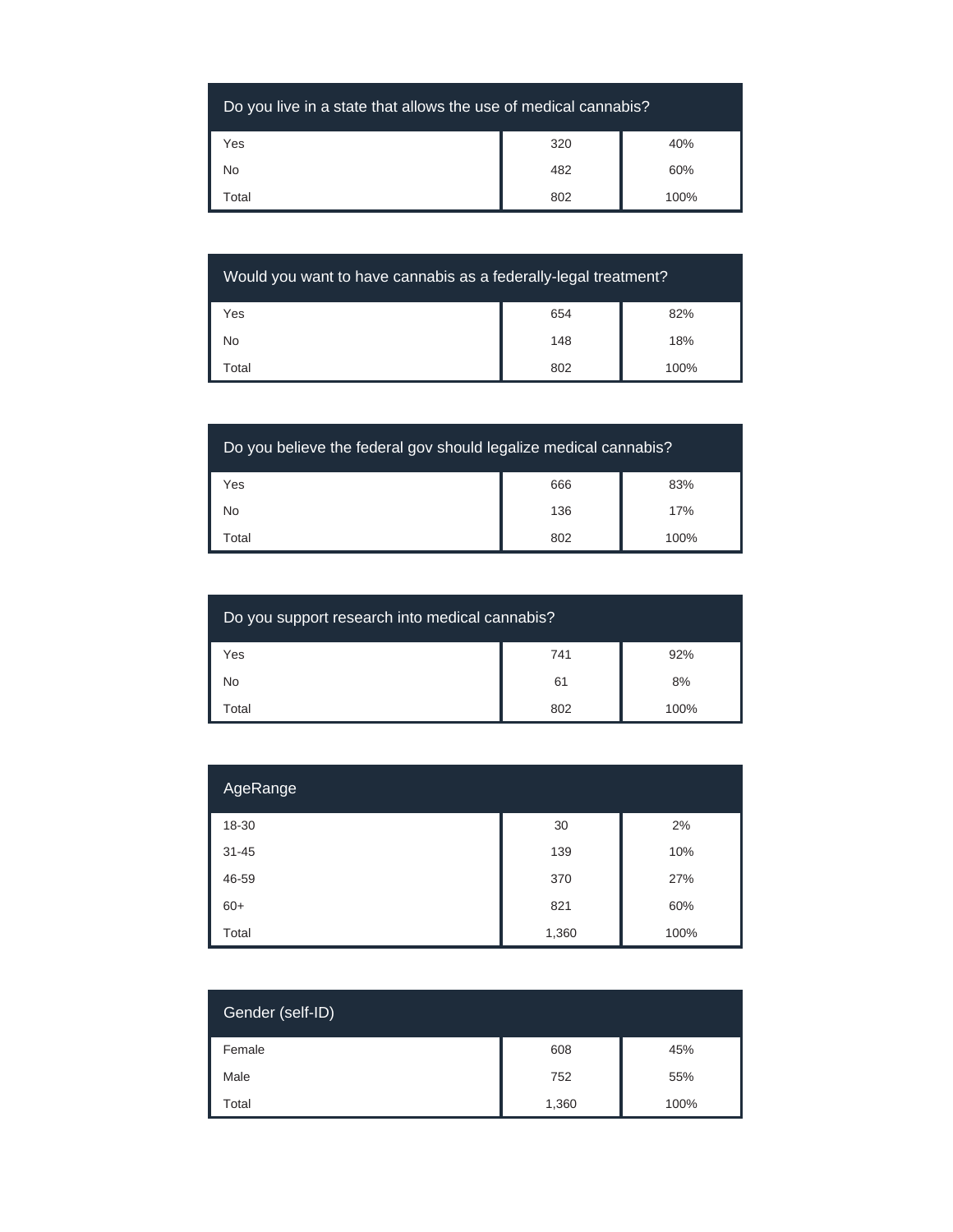| Political Leaning |       |      |
|-------------------|-------|------|
| Conservative      | 514   | 38%  |
| Liberal           | 451   | 33%  |
| Non-Partisan      | 395   | 29%  |
| Total             | 1,360 | 100% |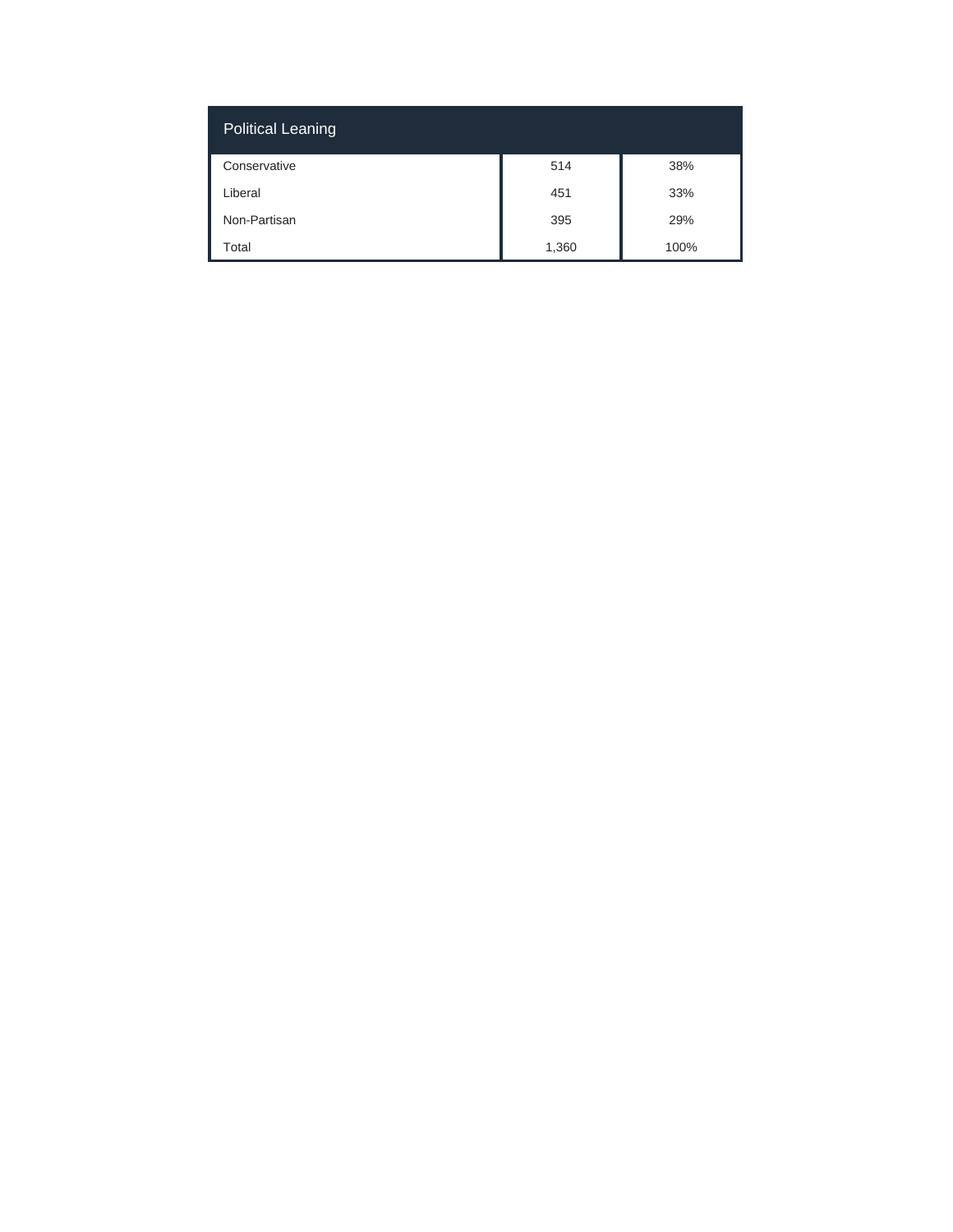| Are You a Veteran? |    |       |           |      |       |      |     |       |     |        |     |      |     |              |     |         |              |      |
|--------------------|----|-------|-----------|------|-------|------|-----|-------|-----|--------|-----|------|-----|--------------|-----|---------|--------------|------|
|                    |    | 18-30 | $31 - 45$ |      | 46-59 |      |     | $60+$ |     | Female |     | Male |     | Conservative |     | Liberal | Non-Partisan |      |
| Yes                | 3  | 10%   | 39        | 28%  | 136   | 37%  | 335 | 41%   | 65  | 11%    | 448 | 60%  | 197 | 38%          | 151 | 33%     | 165          | 42%  |
| <b>No</b>          | 27 | 90%   | 100       | 72%  | 234   | 63%  | 486 | 59%   | 543 | 89%    | 304 | 40%  | 317 | 62%          | 300 | 67%     | 230          | 58%  |
| Total              | 30 | 100%  | 139       | 100% | 370   | 100% | 821 | 100%  | 608 | 100%   | 752 | 100% | 514 | 100%         | 45' | 100%    | 395          | 100% |

| What was your branch of service? |             |       |                |           |                |       |     |       |                |        |     |      |                |              |     |         |     |              |
|----------------------------------|-------------|-------|----------------|-----------|----------------|-------|-----|-------|----------------|--------|-----|------|----------------|--------------|-----|---------|-----|--------------|
|                                  |             | 18-30 |                | $31 - 45$ |                | 46-59 |     | $60+$ |                | Female |     | Male |                | Conservative |     | Liberal |     | Non-Partisan |
| Air Force                        | $\Omega$    | $0\%$ | 3              | 8%        | 29             | 21%   | 71  | 21%   | 23             | 35%    | 80  | 18%  | 35             | 18%          | 29  | 19%     | 39  | 24%          |
| Army                             | 2           | 67%   | 14             | 36%       | 50             | 37%   | 143 | 43%   | 23             | 35%    | 186 | 42%  | 86             | 44%          | 64  | 42%     | 59  | 36%          |
| <b>Coast Guard</b>               | $\Omega$    | $0\%$ |                | 3%        | $\overline{4}$ | 3%    | 6   | 2%    |                | 2%     | 10  | 2%   | $\overline{4}$ | 2%           | 3   | 2%      | 4   | 2%           |
| Marines                          | $\Omega$    | $0\%$ | $\overline{2}$ | 5%        | 13             | 10%   | 34  | 10%   | $\overline{2}$ | 3%     | 47  | 10%  | 17             | 9%           | 11  | 7%      | 21  | 13%          |
| <b>National Guard</b>            |             | 33%   | 4              | 10%       | 8              | 6%    | 15  | 4%    |                | 2%     | 27  | 6%   | 10             | 5%           | 9   | 6%      | 9   | 5%           |
| Navy                             | $\mathbf 0$ | $0\%$ | 15             | 38%       | 32             | 24%   | 66  | 20%   | 15             | 23%    | 98  | 22%  | 45             | 23%          | 35  | 23%     | 33  | 20%          |
| Total                            | 3           | 100%  | 39             | 100%      | 136            | 100%  | 335 | 100%  | 65             | 100%   | 448 | 100% | 197            | 100%         | 151 | 100%    | 165 | 100%         |

| Are You the family member or caregiver of a veteran? |    |       |     |           |     |       |       |      |     |        |     |      |     |              |     |         |     |              |
|------------------------------------------------------|----|-------|-----|-----------|-----|-------|-------|------|-----|--------|-----|------|-----|--------------|-----|---------|-----|--------------|
|                                                      |    | 18-30 |     | $31 - 45$ |     | 46-59 | $60+$ |      |     | Female |     | Male |     | Conservative |     | Liberal |     | Non-Partisan |
| Yes                                                  |    | 30%   | 39  | 39%       | 83  | 35%   | 159   | 33%  | 216 | 40%    | 73  | 24%  | 113 | 36%          | 97  | 32%     | 79  | 34%          |
| No                                                   | 19 | 70%   | 61  | 61%       | 151 | 65%   | 327   | 67%  | 327 | 60%    | 231 | 76%  | 204 | 64%          | 203 | 68%     | 151 | 66%          |
| Total                                                | 27 | 100%  | 100 | 100%      | 234 | 100%  | 486   | 100% | 543 | 100%   | 304 | 100% | 317 | 100%         | 300 | 100%    | 230 | 100%         |

| Do you use cannabis to treat a mental or physical condition? |        |       |    |           |     |       |     |       |    |        |     |      |     |                     |         |      |     |              |
|--------------------------------------------------------------|--------|-------|----|-----------|-----|-------|-----|-------|----|--------|-----|------|-----|---------------------|---------|------|-----|--------------|
|                                                              |        | 18-30 |    | $31 - 45$ |     | 46-59 |     | $60+$ |    | Female |     | Male |     | <b>Conservative</b> | Liberal |      |     | Non-Partisan |
| Yes                                                          | $\sim$ | 67%   | 6  | 15%       | 28  | 21%   | 79  | 24%   | 9  | 14%    | 106 | 24%  | 51  | 26%                 | 36      | 24%  | 28  | 17%          |
| <b>No</b>                                                    |        | 33%   | 33 | 85%       | 108 | 79%   | 256 | 76%   | 56 | 86%    | 342 | 76%  | 146 | 74%                 | 115     | 76%  | 137 | 83%          |
| Total                                                        | ت      | 100%  | 39 | 100%      | 136 | 100%  | 335 | 100%  | 65 | 100%   | 448 | 100% | 197 | 100%                | 151     | 100% | 165 | 100%         |

| Do you know a veteran who is using cannabis to treat a condition |    |       |    |           |       |      |       |      |     |        |                 |      |     |              |     |         |     |              |
|------------------------------------------------------------------|----|-------|----|-----------|-------|------|-------|------|-----|--------|-----------------|------|-----|--------------|-----|---------|-----|--------------|
|                                                                  |    | 18-30 |    | $31 - 45$ | 46-59 |      | $60+$ |      |     | Female |                 | Male |     | Conservative |     | Liberal |     | Non-Partisan |
| Yes                                                              | 6  | 55%   | 32 | 41%       | 98    | 45%  | 174   | 35%  | 104 | 37%    | 206             | 40%  | 131 | 42%          | 103 | 42%     | 76  | 31%          |
| <b>No</b>                                                        | 5  | 45%   | 46 | 59%       | 121   | 55%  | 320   | 65%  | 177 | 63%    | 315             | 60%  | 179 | 58%          | 145 | 58%     | 168 | 69%          |
| Total                                                            | 11 | 100%  | 78 | 100%      | 219   | 100% | 494   | 100% | 281 | 100%   | 52 <sup>1</sup> | 100% | 310 | 100%         | 248 | 100%    | 244 | 100%         |

| Do you live in a state that allows the use of medical cannabis? |       |    |           |     |       |       |      |     |        |     |      |     |              |     |         |     |              |
|-----------------------------------------------------------------|-------|----|-----------|-----|-------|-------|------|-----|--------|-----|------|-----|--------------|-----|---------|-----|--------------|
|                                                                 | 18-30 |    | $31 - 45$ |     | 46-59 | $60+$ |      |     | Female |     | Male |     | Conservative |     | Liberal |     | Non-Partisan |
| Yes                                                             | 73%   | 35 | 45%       | 79  | 36%   | 198   | 40%  | 126 | 45%    | 194 | 37%  | 132 | 43%          | 110 | 44%     | 78  | 32%          |
| <b>No</b>                                                       | 27%   | 43 | 55%       | 140 | 64%   | 296   | 60%  | 155 | 55%    | 327 | 63%  | 178 | 57%          | 138 | 56%     | 166 | 68%          |
| Total                                                           | 100%  | 78 | 100%      | 219 | 100%  | 494   | 100% | 281 | 100%   | 521 | 100% | 310 | 100%         | 248 | 100%    | 244 | 100%         |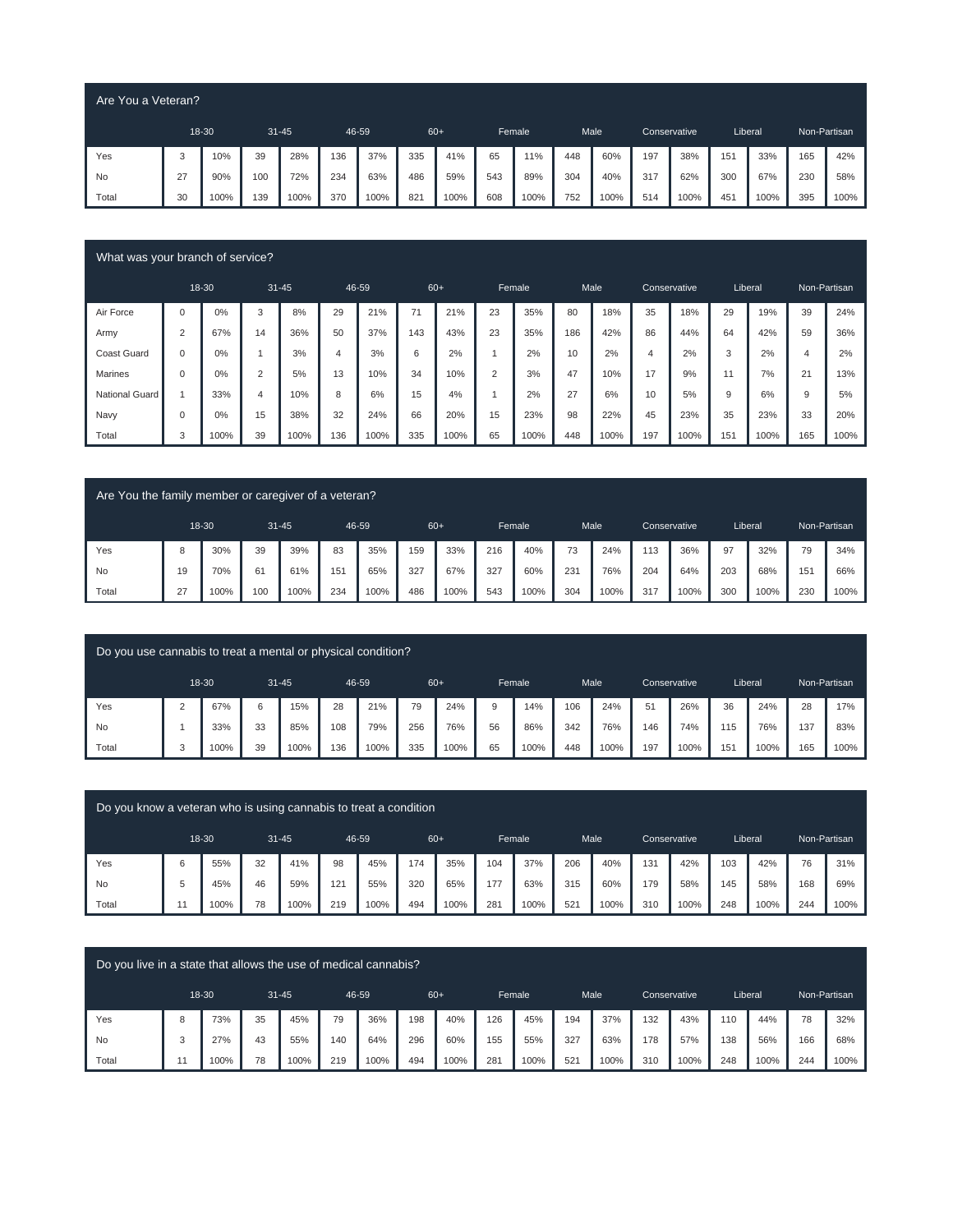| Would you want to have cannabis as a federally-legal treatment? |    |       |           |      |     |       |       |      |     |        |     |      |     |              |         |      |              |      |
|-----------------------------------------------------------------|----|-------|-----------|------|-----|-------|-------|------|-----|--------|-----|------|-----|--------------|---------|------|--------------|------|
|                                                                 |    | 18-30 | $31 - 45$ |      |     | 46-59 | $60+$ |      |     | Female |     | Male |     | Conservative | Liberal |      | Non-Partisan |      |
| Yes                                                             | 10 | 91%   | 70        | 90%  | 185 | 84%   | 389   | 79%  | 232 | 83%    | 422 | 81%  | 269 | 87%          | 219     | 88%  | 166          | 68%  |
| No                                                              |    | 9%    | 8         | 10%  | 34  | 16%   | 105   | 21%  | 49  | 17%    | 99  | 19%  | 41  | 13%          | 29      | 12%  | 78           | 32%  |
| Total                                                           |    | 100%  | 78        | 100% | 219 | 100%  | 494   | 100% | 281 | 100%   | 521 | 100% | 310 | 100%         | 248     | 100% | 244          | 100% |

| Do you believe the federal gov should legalize medical cannabis? |    |       |           |      |     |       |     |       |     |        |     |      |     |                     |     |         |     |              |
|------------------------------------------------------------------|----|-------|-----------|------|-----|-------|-----|-------|-----|--------|-----|------|-----|---------------------|-----|---------|-----|--------------|
|                                                                  |    | 18-30 | $31 - 45$ |      |     | 46-59 |     | $60+$ |     | Female |     | Male |     | <b>Conservative</b> |     | Liberal |     | Non-Partisan |
| Yes                                                              | 11 | 100%  | 75        | 96%  | 191 | 87%   | 389 | 79%   | 231 | 82%    | 435 | 83%  | 272 | 88%                 | 224 | 90%     | 170 | 70%          |
| No                                                               |    | 0%    | 3         | 4%   | 28  | 13%   | 105 | 21%   | 50  | 18%    | 86  | 17%  | 38  | 12%                 | 24  | 10%     | 74  | 30%          |
| Total                                                            | 11 | 100%  | 78        | 100% | 219 | 100%  | 494 | 100%  | 281 | 100%   | 521 | 100% | 310 | 100%                | 248 | 100%    | 244 | 100%         |
|                                                                  |    |       |           |      |     |       |     |       |     |        |     |      |     |                     |     |         |     |              |

| Do you support research into medical cannabis? |          |       |    |           |     |       |       |      |     |        |     |      |     |                     |     |         |              |      |
|------------------------------------------------|----------|-------|----|-----------|-----|-------|-------|------|-----|--------|-----|------|-----|---------------------|-----|---------|--------------|------|
|                                                |          | 18-30 |    | $31 - 45$ |     | 46-59 | $60+$ |      |     | Female |     | Male |     | <b>Conservative</b> |     | Liberal | Non-Partisan |      |
| Yes                                            | 11       | 100%  | 77 | 99%       | 204 | 93%   | 449   | 91%  | 264 | 94%    | 477 | 92%  | 293 | 95%                 | 238 | 96%     | 210          | 86%  |
| No                                             | $\Omega$ | $0\%$ |    | 1%        | 15  | 7%    | 45    | 9%   | 17  | 6%     | 44  | 8%   | 17  | 5%                  | 10  | 4%      | 34           | 14%  |
| Total                                          | 11       | 100%  | 78 | 100%      | 219 | 100%  | 494   | 100% | 281 | 100%   | 521 | 100% | 310 | 100%                | 248 | 100%    | 244          | 100% |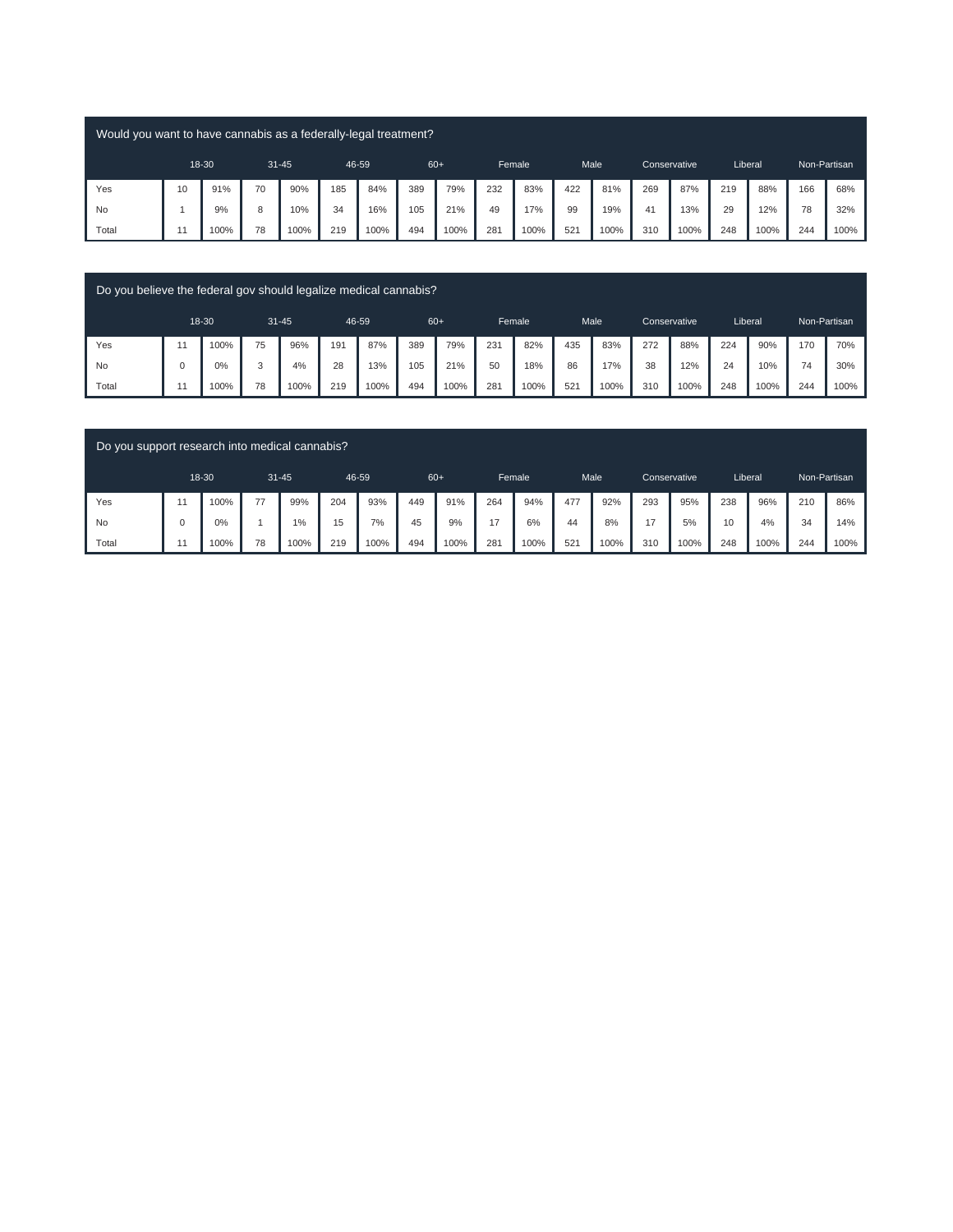|                        | Are You a Veteran? |     |       |           |                |    |
|------------------------|--------------------|-----|-------|-----------|----------------|----|
|                        |                    | Yes |       | <b>No</b> | Total          |    |
| AL                     | 16                 | 3%  | 15    | 2%        | 31             | 2% |
| $\mathsf{A}\mathsf{Z}$ | 4                  | 1%  | 6     | 1%        | 10             | 1% |
| CA                     | 1                  | 0%  | 4     | 0%        | 5              | 0% |
| CO                     | 1                  | 0%  | 6     | 1%        | $\overline{7}$ | 1% |
| СT                     | 12                 | 2%  | 33    | 4%        | 45             | 3% |
| DE                     | 17                 | 3%  | 26    | 3%        | 43             | 3% |
| FL                     | 13                 | 3%  | 30    | 4%        | 43             | 3% |
| GA                     | 16                 | 3%  | 24    | 3%        | 40             | 3% |
| IA                     | 16                 | 3%  | 32    | 4%        | 48             | 4% |
| ID                     | 5                  | 1%  | $6\,$ | 1%        | 11             | 1% |
| IL                     | 4                  | 1%  | 11    | 1%        | 15             | 1% |
| KS                     | 7                  | 1%  | 19    | 2%        | 26             | 2% |
| KY                     | 0                  | 0%  | 3     | 0%        | 3              | 0% |
| LA                     | 10                 | 2%  | 18    | 2%        | 28             | 2% |
| MD                     | 9                  | 2%  | 19    | 2%        | 28             | 2% |
| MI                     | 3                  | 1%  | 14    | 2%        | 17             | 1% |
| MO                     | 16                 | 3%  | 36    | 4%        | 52             | 4% |
| <b>MS</b>              | 15                 | 3%  | 32    | 4%        | 47             | 3% |
| <b>NC</b>              | 16                 | 3%  | 25    | 3%        | 41             | 3% |
| NJ                     | 8                  | 2%  | 7     | 1%        | 15             | 1% |
| <b>NM</b>              | 12                 | 2%  | 28    | 3%        | 40             | 3% |
| <b>NV</b>              | 9                  | 2%  | 13    | 2%        | 22             | 2% |
| NY                     | 19                 | 4%  | 37    | 4%        | 56             | 4% |
| OH                     | 11                 | 2%  | 22    | 3%        | 33             | 2% |
| OK                     | 18                 | 4%  | 25    | 3%        | 43             | 3% |
| <b>OR</b>              | 22                 | 4%  | 62    | 7%        | 84             | 6% |
| PA                     | 0                  | 0%  | 6     | 1%        | 6              | 0% |
| RI                     | 14                 | 3%  | 39    | 5%        | 53             | 4% |
| SC                     | 2                  | 0%  | 0     | 0%        | 2              | 0% |
| <b>SD</b>              | 21                 | 4%  | 27    | 3%        | 48             | 4% |
| ΤN                     | 26                 | 5%  | 34    | 4%        | 60             | 4% |
| <b>TX</b>              | 9                  | 2%  | 10    | $1\%$     | 19             | 1% |
| UT                     | 7                  | 1%  | 9     | 1%        | 16             | 1% |
| VA                     | 16                 | 3%  | 18    | 2%        | 34             | 3% |
| VT                     | 38                 | 7%  | 45    | 5%        | 83             | 6% |
| <b>WA</b>              | 22                 | 4%  | 22    | 3%        | 44             | 3% |
| WI                     | 14                 | 3%  | 19    | 2%        | 33             | 2% |
| WV                     | 37                 | 7%  | 37    | 4%        | 74             | 5% |
| WY                     | 27                 | 5%  | 28    | 3%        | 55             | 4% |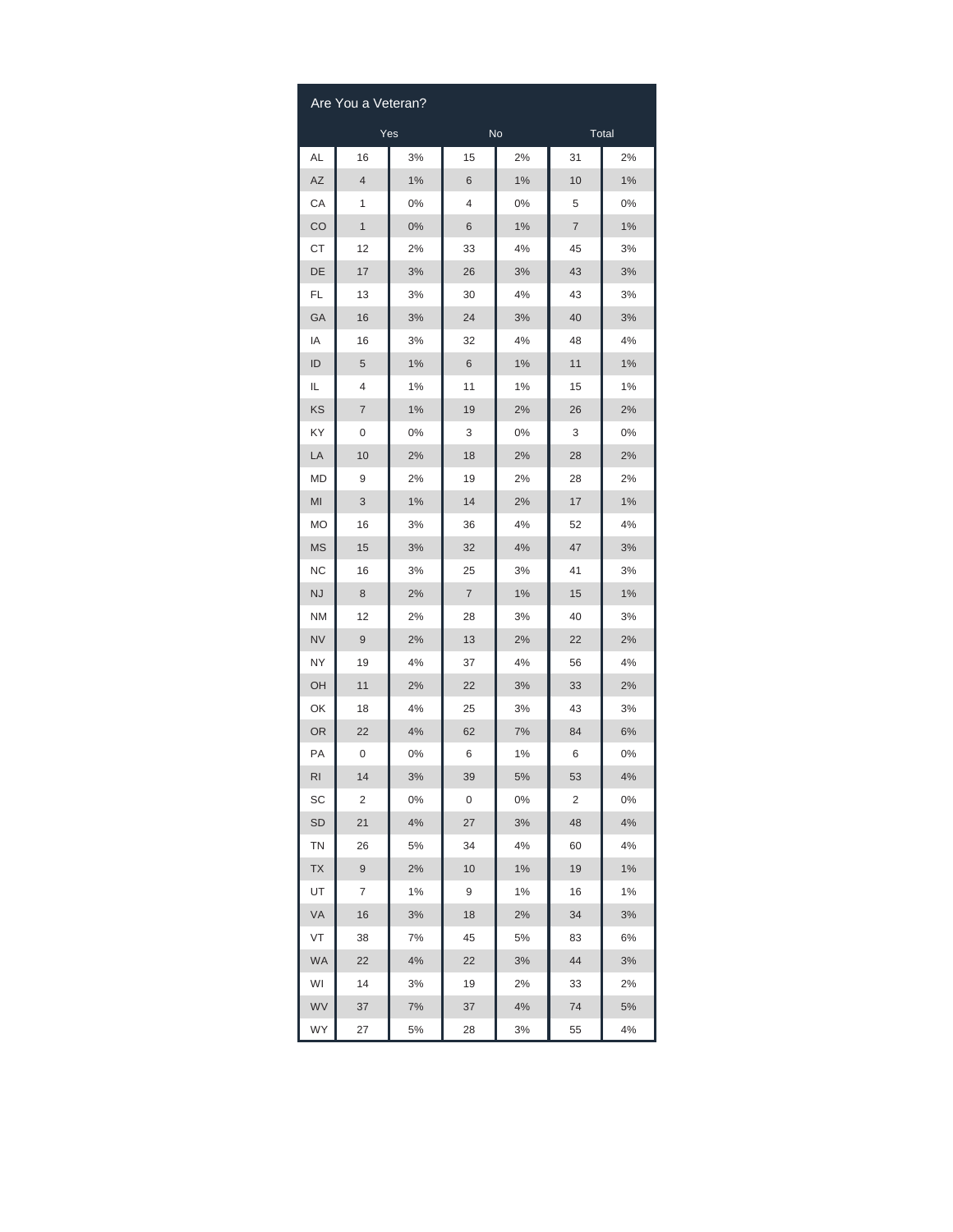|                |                           | What was your branch of service? |                          |                          |                         |                          |                           |         |                          |                       |                          |       |                  |       |
|----------------|---------------------------|----------------------------------|--------------------------|--------------------------|-------------------------|--------------------------|---------------------------|---------|--------------------------|-----------------------|--------------------------|-------|------------------|-------|
|                |                           | Air Force                        |                          | Army                     |                         | <b>Coast Guard</b>       |                           | Marines |                          | <b>National Guard</b> |                          | Navy  |                  | Total |
| AL             | $\mathbf{1}$              | 6%                               | 11                       | 69%                      | 0                       | $0\%$                    | $\overline{2}$            | 13%     | $\mathbf 0$              | 0%                    | $\overline{2}$           | 13%   | 16               | 100%  |
| <b>AZ</b>      | $\boldsymbol{0}$          | $0\%$                            | $\sqrt{2}$               | 50%                      | $\pmb{0}$               | $0\%$                    | $\mathbf{1}$              | 25%     | $\mathbf{1}$             | 25%                   | $\mathbf 0$              | 0%    | $\overline{4}$   | 100%  |
| CA             | $\mathbf{1}$              | 100%                             | $\mathsf{O}\xspace$      | $0\%$                    | 0                       | 0%                       | $\mathbf 0$               | 0%      | $\boldsymbol{0}$         | 0%                    | $\boldsymbol{0}$         | $0\%$ | $\mathbf{1}$     | 100%  |
| CO             | $\mathbf{1}$              | 100%                             | $\pmb{0}$                | 0%                       | $\pmb{0}$               | 0%                       | $\boldsymbol{0}$          | 0%      | $\bf 0$                  | $0\%$                 | $\mathbf 0$              | $0\%$ | $\mathbf{1}$     | 100%  |
| СT             | 1                         | 8%                               | $\,$ 5 $\,$              | 42%                      | 0                       | 0%                       | 4                         | 33%     | $\boldsymbol{0}$         | $0\%$                 | $\overline{2}$           | 17%   | 12               | 100%  |
| DE             | $\ensuremath{\mathsf{3}}$ | 18%                              | $\,6$                    | 35%                      | $\pmb{0}$               | $0\%$                    | $\overline{c}$            | 12%     | $\mathbf{1}$             | 6%                    | $\sqrt{5}$               | 29%   | 17               | 100%  |
| FL             | $\mathbf{1}$              | 8%                               | $\overline{7}$           | 54%                      | 1                       | 8%                       | 1                         | 8%      | $\boldsymbol{0}$         | 0%                    | 3                        | 23%   | 13               | 100%  |
| GA             | $\sqrt{2}$                | 13%                              | 10                       | 63%                      | $\pmb{0}$               | 0%                       | $\pmb{0}$                 | 0%      | $\bf 0$                  | 0%                    | $\overline{4}$           | 25%   | 16               | 100%  |
| ΙA             | $\mathbf{1}$              | 6%                               | $\overline{4}$           | 25%                      | $\overline{\mathbf{c}}$ | 13%                      | $\overline{2}$            | 13%     | $\boldsymbol{0}$         | $0\%$                 | $\boldsymbol{7}$         | 44%   | 16               | 100%  |
| ID             | $\mathbf{1}$              | 20%                              | $\mathbf{1}$             | 20%                      | $\pmb{0}$               | 0%                       | $\theta$                  | 0%      | $\bf 0$                  | 0%                    | $\sqrt{3}$               | 60%   | 5                | 100%  |
| IL             | 1                         | 25%                              | $\overline{\mathbf{c}}$  | 50%                      | 0                       | 0%                       | $\boldsymbol{0}$          | 0%      | $\boldsymbol{0}$         | $0\%$                 | $\mathbf{1}$             | 25%   | 4                | 100%  |
| KS             | $\sqrt{2}$                | 29%                              | $\overline{4}$           | 57%                      | $\boldsymbol{0}$        | $0\%$                    | $\mathbf 0$               | 0%      | $\bf 0$                  | $0\%$                 | $\mathbf{1}$             | 14%   | $\overline{7}$   | 100%  |
| KY             | ۰.                        | --                               | ٠.                       | $\overline{\phantom{a}}$ | --                      | $\overline{\phantom{a}}$ | $\overline{\phantom{a}}$  | ۰.      | $\ddotsc$                | --                    | $\overline{\phantom{a}}$ | --    | Ξ.               | --    |
| LA             | $\overline{4}$            | 40%                              | $\overline{4}$           | 40%                      | $\mathbf{1}$            | 10%                      | $\mathbf{1}$              | 10%     | $\bf 0$                  | 0%                    | $\mathsf{O}\xspace$      | $0\%$ | 10               | 100%  |
| MD             | $\boldsymbol{0}$          | 0%                               | $\overline{\mathbf{c}}$  | 22%                      | 1                       | 11%                      | $\boldsymbol{0}$          | 0%      | $\mathbf{1}$             | 11%                   | 5                        | 56%   | 9                | 100%  |
| MI             | $\mathbf{1}$              | 33%                              | $\mathbf 0$              | 0%                       | $\pmb{0}$               | $0\%$                    | $\boldsymbol{0}$          | 0%      | $\mathbf 0$              | $0\%$                 | $\overline{2}$           | 67%   | 3                | 100%  |
| <b>MO</b>      | 1                         | 6%                               | $\boldsymbol{9}$         | 56%                      | $\mathsf 0$             | $0\%$                    | $\overline{2}$            | 13%     | $\mathbf 0$              | 0%                    | $\overline{4}$           | 25%   | 16               | 100%  |
| <b>MS</b>      | $\overline{4}$            | 27%                              | 10                       | 67%                      | $\pmb{0}$               | $0\%$                    | $\mathbf{1}$              | 7%      | $\mathbf 0$              | 0%                    | $\mathsf{O}\xspace$      | $0\%$ | 15               | 100%  |
| <b>NC</b>      | 4                         | 25%                              | $\,$ 5 $\,$              | 31%                      | 0                       | $0\%$                    | $\overline{2}$            | 13%     | $\mathbf{1}$             | 6%                    | 4                        | 25%   | 16               | 100%  |
| <b>NJ</b>      | $\mathbf{1}$              | 13%                              | $\sqrt{2}$               | 25%                      | $\pmb{0}$               | $0\%$                    | $\sqrt{2}$                | 25%     | $\bf 0$                  | 0%                    | $\sqrt{3}$               | 38%   | 8                | 100%  |
| <b>NM</b>      | $\overline{\mathcal{A}}$  | 33%                              | $\overline{4}$           | 33%                      | 0                       | $0\%$                    | $\mathbf 0$               | 0%      | $\mathbf{1}$             | 8%                    | 3                        | 25%   | 12               | 100%  |
| <b>NV</b>      | 5                         | 56%                              | $\overline{4}$           | 44%                      | $\pmb{0}$               | 0%                       | $\boldsymbol{0}$          | 0%      | $\boldsymbol{0}$         | $0\%$                 | $\mathbf 0$              | $0\%$ | $\boldsymbol{9}$ | 100%  |
| <b>NY</b>      | 5                         | 26%                              | 4                        | 21%                      | 1                       | 5%                       | $\overline{\mathbf{c}}$   | 11%     | 1                        | 5%                    | 6                        | 32%   | 19               | 100%  |
| OH             | $\sqrt{2}$                | 18%                              | $\overline{4}$           | 36%                      | $\pmb{0}$               | $0\%$                    | $\mathbf{1}$              | 9%      | $\mathbf{1}$             | 9%                    | $\sqrt{3}$               | 27%   | 11               | 100%  |
| OK             | 5                         | 28%                              | $\boldsymbol{7}$         | 39%                      | $\mathsf 0$             | 0%                       | 1                         | 6%      | $\overline{2}$           | 11%                   | 3                        | 17%   | 18               | 100%  |
| <b>OR</b>      | $\overline{4}$            | 18%                              | $\sqrt{5}$               | 23%                      | $\overline{c}$          | 9%                       | 4                         | 18%     | $\boldsymbol{0}$         | 0%                    | $\overline{7}$           | 32%   | 22               | 100%  |
| PA             | ۰.                        | --                               | $\overline{\phantom{a}}$ | $\overline{\phantom{a}}$ | --                      | $\ddotsc$                | --                        | ۰.      | $\overline{\phantom{a}}$ | --                    | --                       | ۰.    | 4                | --    |
| R <sub>l</sub> | $\overline{2}$            | 14%                              | $\overline{4}$           | 29%                      | $\mathbf{1}$            | 7%                       | 3                         | 21%     | 3                        | 21%                   | 1                        | 7%    | 14               | 100%  |
| SC             | 0                         | $0\%$                            | $\pmb{0}$                | $0\%$                    | 0                       | 0%                       | $\mathbf{1}$              | 50%     | $\boldsymbol{0}$         | $0\%$                 | $\mathbf{1}$             | 50%   | $\overline{c}$   | 100%  |
| SD             | $\,$ 5 $\,$               | 24%                              | 10                       | 48%                      | $\mathbf 0$             | 0%                       | $\mathbf{1}$              | 5%      | $\sqrt{2}$               | 10%                   | $\sqrt{3}$               | 14%   | 21               | 100%  |
| <b>TN</b>      | 3                         | 12%                              | 17                       | 65%                      | 0                       | 0%                       | 4                         | 15%     | $\mathsf{O}\xspace$      | 0%                    | $\overline{2}$           | 8%    | 26               | 100%  |
| <b>TX</b>      | $\,$ 5 $\,$               | 56%                              | $\overline{2}$           | 22%                      | $\mathbf 0$             | 0%                       | $\mathbf 0$               | $0\%$   | $\mathbf{1}$             | 11%                   | $\mathbf{1}$             | 11%   | $\,9$            | 100%  |
| UT             | 3                         | 43%                              | $\mathbf{1}$             | 14%                      | $\mathbf{1}$            | 14%                      | $\overline{2}$            | 29%     | $\mathsf{O}\xspace$      | 0%                    | $\boldsymbol{0}$         | $0\%$ | $\overline{7}$   | 100%  |
| VA             | $\mathbf{1}$              | 6%                               | $\overline{7}$           | 44%                      | $\mathsf{O}\xspace$     | 0%                       | $\overline{2}$            | 13%     | $\mathsf{O}\xspace$      | $0\%$                 | $\,6\,$                  | 38%   | 16               | 100%  |
| VT             | 6                         | 16%                              | 15                       | 39%                      | $\mathbf{1}$            | 3%                       | 3                         | 8%      | 3                        | 8%                    | 10                       | 26%   | 38               | 100%  |
| WA             | 3                         | 14%                              | $\,8\,$                  | 36%                      | $\mathsf{O}\xspace$     | 0%                       | $\mathbf{1}$              | 5%      | 3                        | 14%                   | $\overline{7}$           | 32%   | 22               | 100%  |
| WI             | 6                         | 43%                              | 3                        | 21%                      | 0                       | 0%                       | $\mathbf 0$               | 0%      | $\overline{2}$           | 14%                   | 3                        | 21%   | 14               | 100%  |
| WV             | $\,8\,$                   | 22%                              | 18                       | 49%                      | $\mathbf 0$             | $0\%$                    | $\ensuremath{\mathsf{3}}$ | 8%      | $\overline{2}$           | 5%                    | $\,6\,$                  | 16%   | 37               | 100%  |
| WY             | 6                         | 22%                              | 12                       | 44%                      | $\mathsf 0$             | $0\%$                    | $\mathbf{1}$              | $4\%$   | $\sqrt{3}$               | 11%                   | $\,$ 5 $\,$              | 19%   | $27\,$           | 100%  |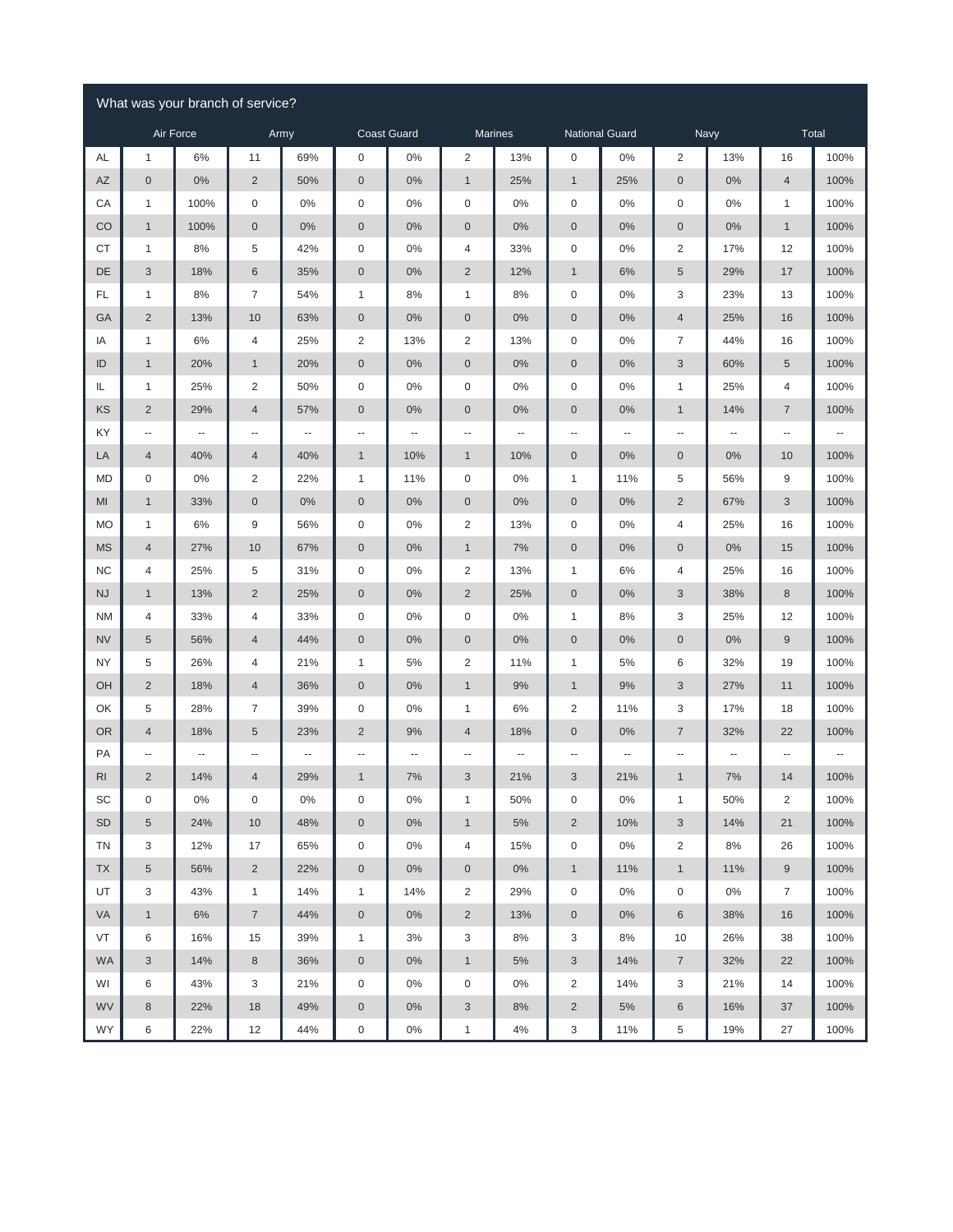|           | Do you use cannabis to treat a mental or physical<br>condition? |       |                |           |                |      |
|-----------|-----------------------------------------------------------------|-------|----------------|-----------|----------------|------|
|           |                                                                 | Yes   |                | <b>No</b> | Total          |      |
| AL        | 1                                                               | 6%    | 15             | 94%       | 16             | 100% |
| AZ        | 2                                                               | 50%   | $\overline{c}$ | 50%       | $\overline{4}$ | 100% |
| СA        | 1                                                               | 100%  | 0              | 0%        | 1              | 100% |
| CO        | 0                                                               | 0%    | 1              | 100%      | $\mathbf{1}$   | 100% |
| СT        | 2                                                               | 17%   | 10             | 83%       | 12             | 100% |
| DE        | 4                                                               | 24%   | 13             | 76%       | 17             | 100% |
| FL        | 2                                                               | 15%   | 11             | 85%       | 13             | 100% |
| GA        | $\overline{4}$                                                  | 25%   | 12             | 75%       | 16             | 100% |
| ΙA        | 3                                                               | 19%   | 13             | 81%       | 16             | 100% |
| ID        | 0                                                               | $0\%$ | 5              | 100%      | 5              | 100% |
| IL        | 2                                                               | 50%   | 2              | 50%       | 4              | 100% |
| KS        | 4                                                               | 57%   | 3              | 43%       | $\overline{7}$ | 100% |
| ΚY        | --                                                              | ۰.    | --             | ۰.        | --             | --   |
| LA        | 2                                                               | 20%   | 8              | 80%       | 10             | 100% |
| MD        | 2                                                               | 22%   | 7              | 78%       | 9              | 100% |
| MI        | 0                                                               | 0%    | 3              | 100%      | 3              | 100% |
| MO        | 3                                                               | 19%   | 13             | 81%       | 16             | 100% |
| <b>MS</b> | 1                                                               | 7%    | 14             | 93%       | 15             | 100% |
| <b>NC</b> | 2                                                               | 13%   | 14             | 88%       | 16             | 100% |
| <b>NJ</b> | $\overline{1}$                                                  | 13%   | 7              | 88%       | 8              | 100% |
| <b>NM</b> | 4                                                               | 33%   | 8              | 67%       | 12             | 100% |
| <b>NV</b> | 4                                                               | 44%   | 5              | 56%       | 9              | 100% |
| NΥ        | 2                                                               | 11%   | 17             | 89%       | 19             | 100% |
| OH        | 5                                                               | 45%   | 6              | 55%       | 11             | 100% |
| OK        | 2                                                               | 11%   | 16             | 89%       | 18             | 100% |
| 0R        | 8                                                               | 36%   | 14             | 64%       | 22             | 100% |
| PA        |                                                                 |       |                |           |                |      |
| RI        | 6                                                               | 43%   | 8              | 57%       | 14             | 100% |
| SC        | 1                                                               | 50%   | 1              | 50%       | 2              | 100% |
| SD        | 8                                                               | 38%   | 13             | 62%       | 21             | 100% |
| ΤN        | 4                                                               | 15%   | 22             | 85%       | 26             | 100% |
| ТX        | 2                                                               | 22%   | 7              | 78%       | 9              | 100% |
| UT        | 1                                                               | 14%   | 6              | 86%       | 7              | 100% |
| VA        | 1                                                               | 6%    | 15             | 94%       | 16             | 100% |
| VT        | 6                                                               | 16%   | 32             | 84%       | 38             | 100% |
| <b>WA</b> | 8                                                               | 36%   | 14             | 64%       | 22             | 100% |
| WI        | 1                                                               | 7%    | 13             | 93%       | 14             | 100% |
| WV        | 7                                                               | 19%   | 30             | 81%       | 37             | 100% |
| WY        | 9                                                               | 33%   | 18             | 67%       | 27             | 100% |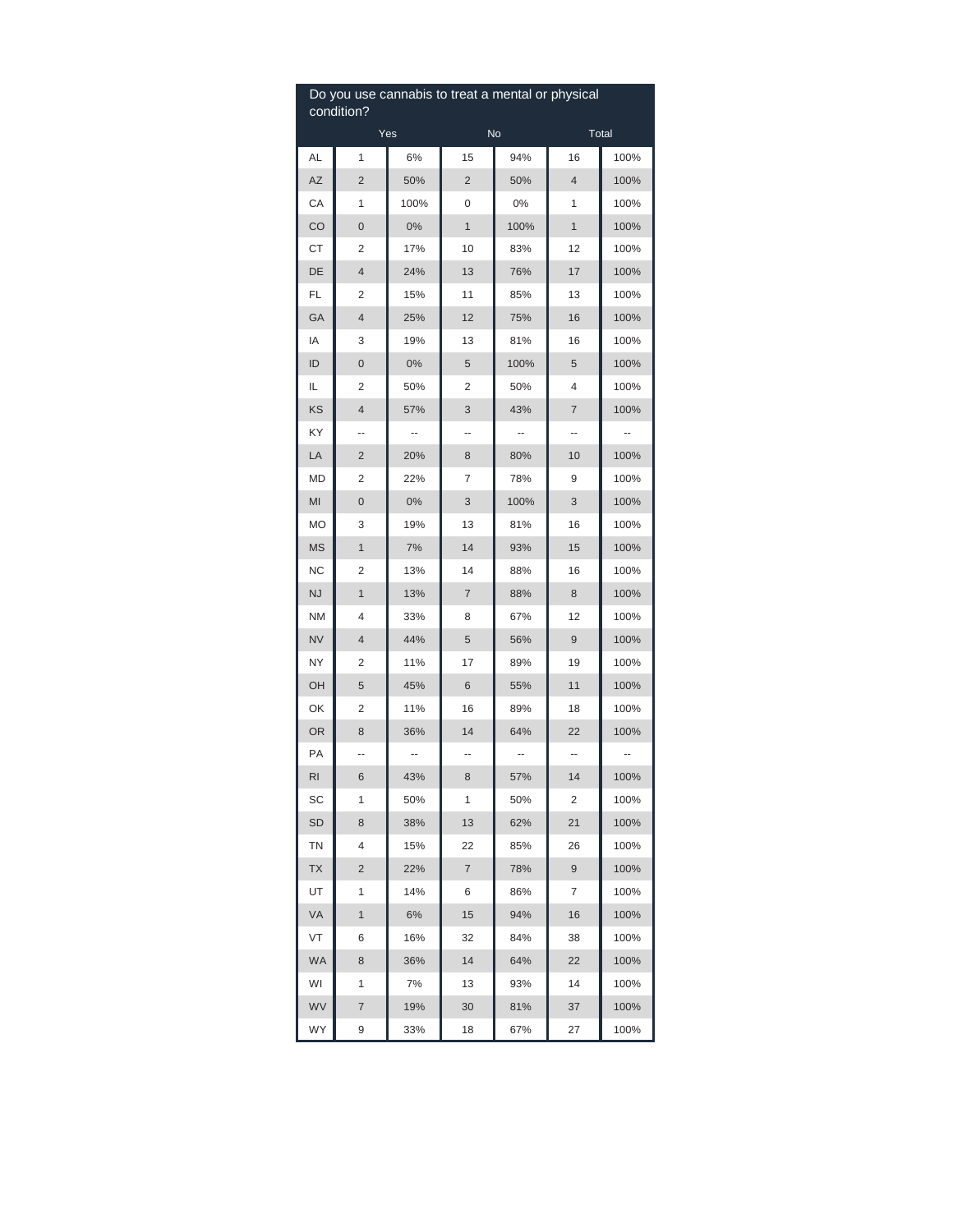| Do you know a veteran who is using cannabis to treat a<br>condition |                |      |                |      |       |      |  |  |  |
|---------------------------------------------------------------------|----------------|------|----------------|------|-------|------|--|--|--|
|                                                                     |                | Yes  |                | No   | Total |      |  |  |  |
| AL                                                                  | 4              | 17%  | 19             | 83%  | 23    | 100% |  |  |  |
| AZ                                                                  | 4              | 67%  | $\overline{2}$ | 33%  | 6     | 100% |  |  |  |
| СA                                                                  | 1              | 50%  | 1              | 50%  | 2     | 100% |  |  |  |
| CO                                                                  | 2              | 67%  | 1              | 33%  | 3     | 100% |  |  |  |
| СT                                                                  | 6              | 29%  | 15             | 71%  | 21    | 100% |  |  |  |
| DE                                                                  | 7              | 27%  | 19             | 73%  | 26    | 100% |  |  |  |
| FL                                                                  | 10             | 40%  | 15             | 60%  | 25    | 100% |  |  |  |
| GА                                                                  | 8              | 35%  | 15             | 65%  | 23    | 100% |  |  |  |
| ΙA                                                                  | 11             | 42%  | 15             | 58%  | 26    | 100% |  |  |  |
| ID                                                                  | 4              | 44%  | 5              | 56%  | 9     | 100% |  |  |  |
| IL                                                                  | 4              | 80%  | 1              | 20%  | 5     | 100% |  |  |  |
| KS                                                                  | 10             | 67%  | 5              | 33%  | 15    | 100% |  |  |  |
| ΚY                                                                  | --             | --   | --             | --   | --    |      |  |  |  |
| LA                                                                  | 2              | 13%  | 13             | 87%  | 15    | 100% |  |  |  |
| MD                                                                  | 6              | 40%  | 9              | 60%  | 15    | 100% |  |  |  |
| MI                                                                  | 0              | 0%   | 6              | 100% | 6     | 100% |  |  |  |
| MO                                                                  | 13             | 45%  | 16             | 55%  | 29    | 100% |  |  |  |
| <b>MS</b>                                                           | $\overline{7}$ | 22%  | 25             | 78%  | 32    | 100% |  |  |  |
| NC                                                                  | 12             | 52%  | 11             | 48%  | 23    | 100% |  |  |  |
| <b>NJ</b>                                                           | 4              | 40%  | 6              | 60%  | 10    | 100% |  |  |  |
| NM                                                                  | 13             | 54%  | 11             | 46%  | 24    | 100% |  |  |  |
| <b>NV</b>                                                           | 5              | 50%  | 5              | 50%  | 10    | 100% |  |  |  |
| NΥ                                                                  | 8              | 26%  | 23             | 74%  | 31    | 100% |  |  |  |
| OН                                                                  | 8              | 53%  | 7              | 47%  | 15    | 100% |  |  |  |
| OK                                                                  | 5              | 20%  | 20             | 80%  | 25    | 100% |  |  |  |
| <b>OR</b>                                                           | 22             | 49%  | 23             | 51%  | 45    | 100% |  |  |  |
| PA                                                                  | 1              | 100% | 0              | 0%   | 1     | 100% |  |  |  |
| RI                                                                  | 20             | 65%  | 11             | 35%  | 31    | 100% |  |  |  |
| SC                                                                  | 1              | 50%  | 1              | 50%  | 2     | 100% |  |  |  |
| SD                                                                  | 14             | 47%  | 16             | 53%  | 30    | 100% |  |  |  |
| ΤN                                                                  | 16             | 39%  | 25             | 61%  | 41    | 100% |  |  |  |
| ТX                                                                  | 3              | 25%  | 9              | 75%  | 12    | 100% |  |  |  |
| UT                                                                  | 5              | 50%  | 5              | 50%  | 10    | 100% |  |  |  |
| VA                                                                  | 8              | 40%  | 12             | 60%  | 20    | 100% |  |  |  |
| VT                                                                  | 18             | 34%  | 35             | 66%  | 53    | 100% |  |  |  |
| <b>WA</b>                                                           | 10             | 33%  | 20             | 67%  | 30    | 100% |  |  |  |
| WI                                                                  | 10             | 50%  | 10             | 50%  | 20    | 100% |  |  |  |
| WV                                                                  | 14             | 25%  | 41             | 75%  | 55    | 100% |  |  |  |
| WY                                                                  | 14             | 42%  | 19             | 58%  | 33    | 100% |  |  |  |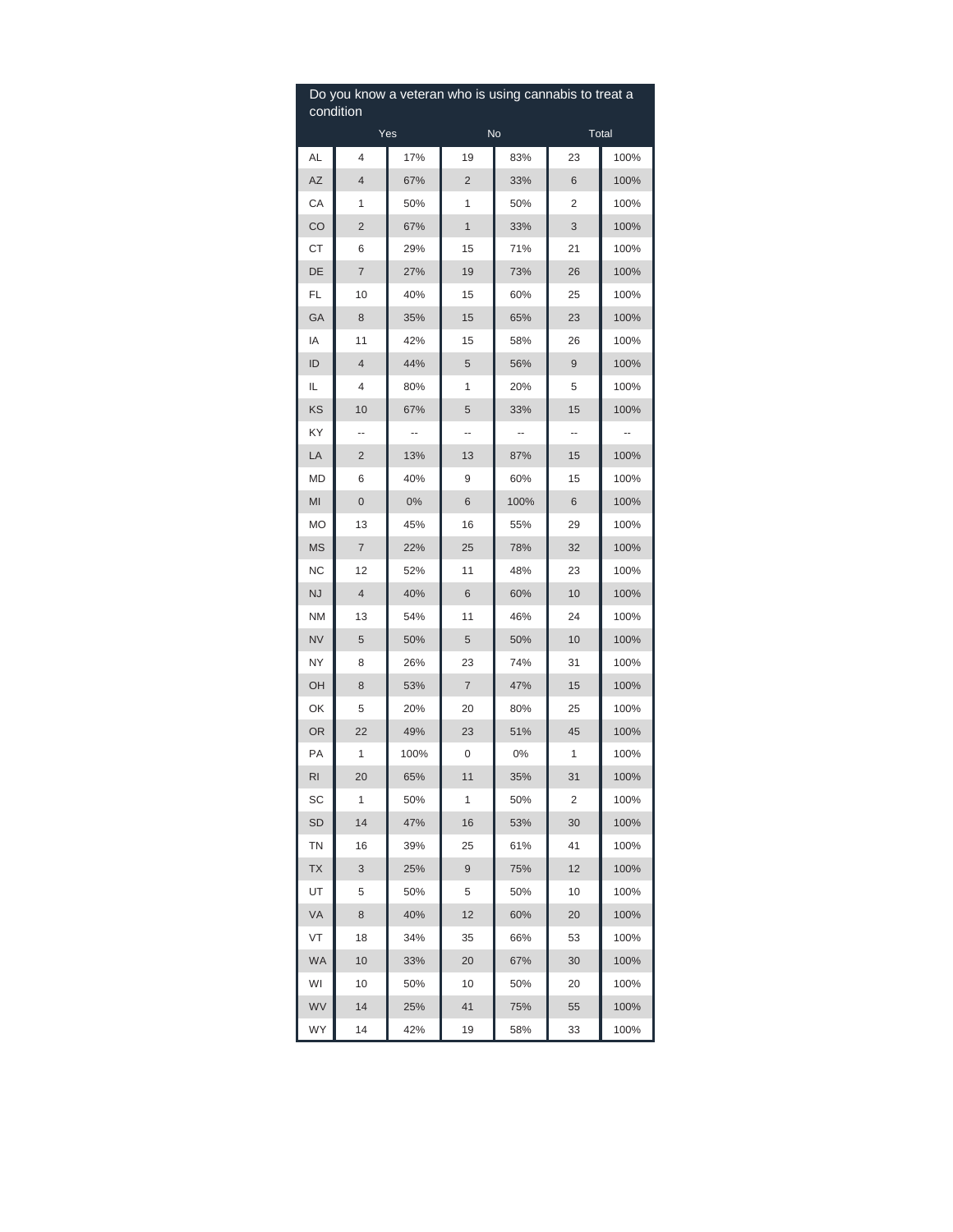| Do you live in a state that allows the use of medical<br>cannabis? |                |      |                |      |       |      |  |  |
|--------------------------------------------------------------------|----------------|------|----------------|------|-------|------|--|--|
| Yes                                                                |                |      |                | No   | Total |      |  |  |
| AL                                                                 | 1              | 4%   | 22             | 96%  | 23    | 100% |  |  |
| AZ                                                                 | 5              | 83%  | $\mathbf{1}$   | 17%  | 6     | 100% |  |  |
| CA                                                                 | 2              | 100% | 0              | 0%   | 2     | 100% |  |  |
| CO                                                                 | 2              | 67%  | 1              | 33%  | 3     | 100% |  |  |
| СT                                                                 | 13             | 62%  | 8              | 38%  | 21    | 100% |  |  |
| DE                                                                 | 15             | 58%  | 11             | 42%  | 26    | 100% |  |  |
| FL                                                                 | 20             | 80%  | 5              | 20%  | 25    | 100% |  |  |
| GA                                                                 | $\overline{4}$ | 17%  | 19             | 83%  | 23    | 100% |  |  |
| ΙA                                                                 | 2              | 8%   | 24             | 92%  | 26    | 100% |  |  |
| ID                                                                 | 0              | 0%   | 9              | 100% | 9     | 100% |  |  |
| IL                                                                 | 4              | 80%  | 1              | 20%  | 5     | 100% |  |  |
| KS                                                                 | 0              | 0%   | 15             | 100% | 15    | 100% |  |  |
| ΚY                                                                 | --             | ۰.   | --             | ۰.   | --    |      |  |  |
| LA                                                                 | $\overline{c}$ | 13%  | 13             | 87%  | 15    | 100% |  |  |
| MD                                                                 | 10             | 67%  | 5              | 33%  | 15    | 100% |  |  |
| MI                                                                 | 5              | 83%  | $\mathbf{1}$   | 17%  | 6     | 100% |  |  |
| МO                                                                 | 5              | 17%  | 24             | 83%  | 29    | 100% |  |  |
| <b>MS</b>                                                          | 1              | 3%   | 31             | 97%  | 32    | 100% |  |  |
| NC                                                                 | 2              | 9%   | 21             | 91%  | 23    | 100% |  |  |
| <b>NJ</b>                                                          | 8              | 80%  | $\overline{2}$ | 20%  | 10    | 100% |  |  |
| <b>NM</b>                                                          | 22             | 92%  | 2              | 8%   | 24    | 100% |  |  |
| <b>NV</b>                                                          | 10             | 100% | 0              | 0%   | 10    | 100% |  |  |
| NΥ                                                                 | 17             | 55%  | 14             | 45%  | 31    | 100% |  |  |
| OН                                                                 | 4              | 27%  | 11             | 73%  | 15    | 100% |  |  |
| OK                                                                 | 3              | 12%  | 22             | 88%  | 25    | 100% |  |  |
| <b>OR</b>                                                          | 44             | 98%  | 1              | 2%   | 45    | 100% |  |  |
| PA                                                                 | 0              | 0%   | 1              | 100% | 1     | 100% |  |  |
| RI                                                                 | 26             | 84%  | 5              | 16%  | 31    | 100% |  |  |
| SC                                                                 | 1              | 50%  | 1              | 50%  | 2     | 100% |  |  |
| SD                                                                 | 1              | 3%   | 29             | 97%  | 30    | 100% |  |  |
| ΤN                                                                 | 2              | 5%   | 39             | 95%  | 41    | 100% |  |  |
| ТX                                                                 | 1              | 8%   | 11             | 92%  | 12    | 100% |  |  |
| UT                                                                 | 0              | 0%   | 10             | 100% | 10    | 100% |  |  |
| VA                                                                 | $\mathbf{1}$   | 5%   | 19             | 95%  | 20    | 100% |  |  |
| VT                                                                 | 38             | 72%  | 15             | 28%  | 53    | 100% |  |  |
| <b>WA</b>                                                          | 29             | 97%  | $\mathbf{1}$   | 3%   | 30    | 100% |  |  |
| WI                                                                 | 0              | 0%   | 20             | 100% | 20    | 100% |  |  |
| WV                                                                 | 18             | 33%  | 37             | 67%  | 55    | 100% |  |  |
| WY                                                                 | 2              | 6%   | 31             | 94%  | 33    | 100% |  |  |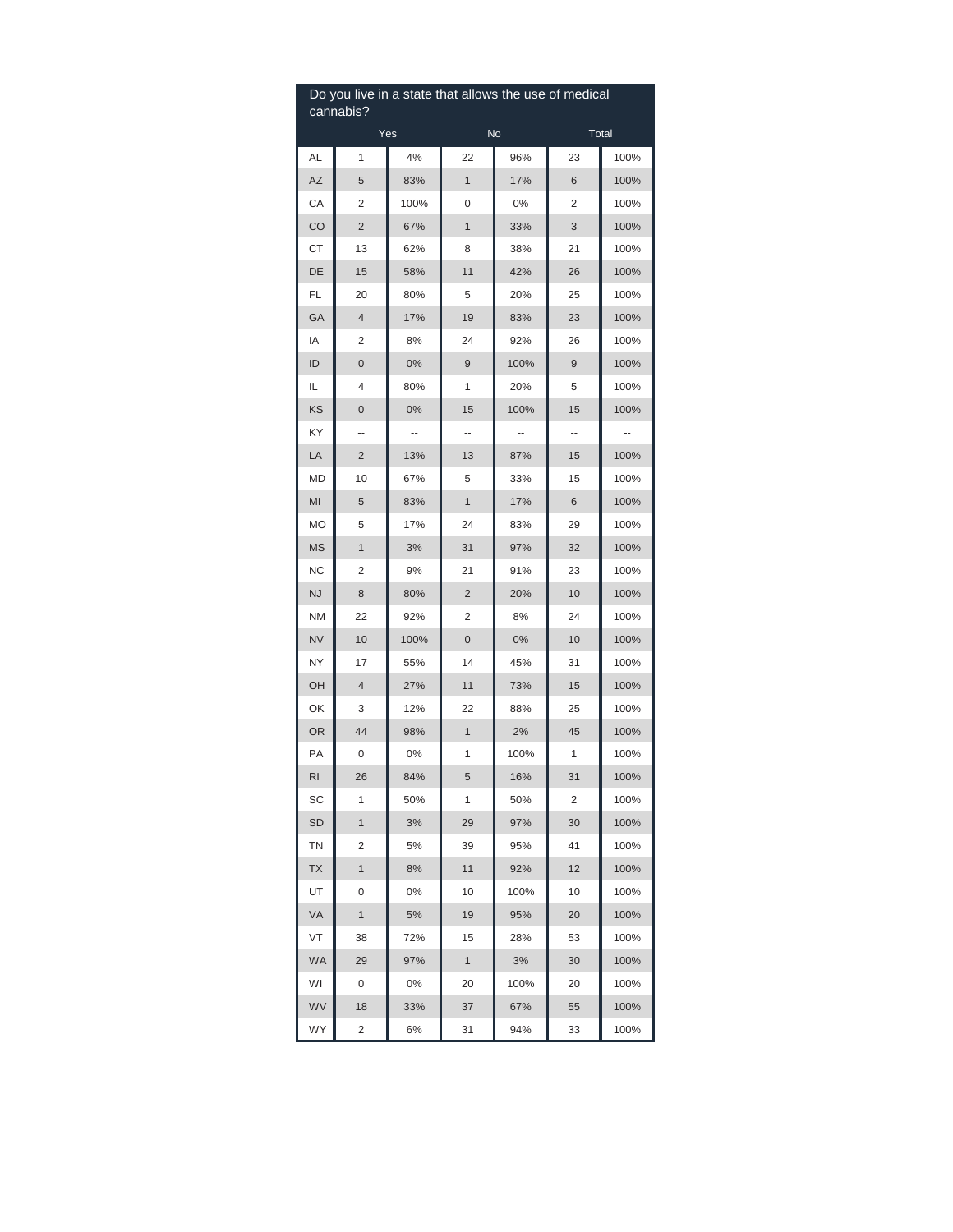| Would you want to have cannabis as a federally-legal<br>treatment? |    |      |                |                        |       |      |  |  |
|--------------------------------------------------------------------|----|------|----------------|------------------------|-------|------|--|--|
|                                                                    |    | Yes  |                | $\overline{\text{No}}$ | Total |      |  |  |
| AL                                                                 | 16 | 70%  | 7              | 30%                    | 23    | 100% |  |  |
| AZ                                                                 | 5  | 83%  | 1              | 17%                    | 6     | 100% |  |  |
| СA                                                                 | 1  | 50%  | 1              | 50%                    | 2     | 100% |  |  |
| CO                                                                 | 1  | 33%  | 2              | 67%                    | 3     | 100% |  |  |
| СT                                                                 | 18 | 86%  | 3              | 14%                    | 21    | 100% |  |  |
| DE                                                                 | 21 | 81%  | 5              | 19%                    | 26    | 100% |  |  |
| FL                                                                 | 23 | 92%  | 2              | 8%                     | 25    | 100% |  |  |
| GA                                                                 | 20 | 87%  | 3              | 13%                    | 23    | 100% |  |  |
| ΙA                                                                 | 21 | 81%  | 5              | 19%                    | 26    | 100% |  |  |
| ID                                                                 | 8  | 89%  | 1              | 11%                    | 9     | 100% |  |  |
| IL                                                                 | 5  | 100% | 0              | 0%                     | 5     | 100% |  |  |
| KS                                                                 | 14 | 93%  | $\mathbf{1}$   | 7%                     | 15    | 100% |  |  |
| KY                                                                 | -- | ۰.   | --             | ۰.                     | --    | --   |  |  |
| LA                                                                 | 10 | 67%  | 5              | 33%                    | 15    | 100% |  |  |
| MD                                                                 | 12 | 80%  | 3              | 20%                    | 15    | 100% |  |  |
| MI                                                                 | 5  | 83%  | $\mathbf{1}$   | 17%                    | 6     | 100% |  |  |
| МO                                                                 | 23 | 79%  | 6              | 21%                    | 29    | 100% |  |  |
| <b>MS</b>                                                          | 21 | 66%  | 11             | 34%                    | 32    | 100% |  |  |
| <b>NC</b>                                                          | 19 | 83%  | 4              | 17%                    | 23    | 100% |  |  |
| <b>NJ</b>                                                          | 9  | 90%  | $\mathbf{1}$   | 10%                    | 10    | 100% |  |  |
| <b>NM</b>                                                          | 22 | 92%  | 2              | 8%                     | 24    | 100% |  |  |
| <b>NV</b>                                                          | 10 | 100% | $\mathbf 0$    | $0\%$                  | 10    | 100% |  |  |
| ΝY                                                                 | 25 | 81%  | 6              | 19%                    | 31    | 100% |  |  |
| OH                                                                 | 11 | 73%  | $\overline{4}$ | 27%                    | 15    | 100% |  |  |
| OK                                                                 | 17 | 68%  | 8              | 32%                    | 25    | 100% |  |  |
| <b>OR</b>                                                          | 39 | 87%  | 6              | 13%                    | 45    | 100% |  |  |
| РA                                                                 | 1  | 100% | 0              | 0%                     | 1     | 100% |  |  |
| <b>RI</b>                                                          | 29 | 94%  | $\overline{2}$ | 6%                     | 31    | 100% |  |  |
| SC                                                                 | 2  | 100% | 0              | $0\%$                  | 2     | 100% |  |  |
| SD                                                                 | 27 | 90%  | 3              | 10%                    | 30    | 100% |  |  |
| ΤN                                                                 | 30 | 73%  | 11             | 27%                    | 41    | 100% |  |  |
| ТX                                                                 | 10 | 83%  | 2              | 17%                    | 12    | 100% |  |  |
| UT                                                                 | 10 | 100% | 0              | 0%                     | 10    | 100% |  |  |
| VA                                                                 | 16 | 80%  | 4              | 20%                    | 20    | 100% |  |  |
| VT                                                                 | 39 | 74%  | 14             | 26%                    | 53    | 100% |  |  |
| WA                                                                 | 26 | 87%  | 4              | 13%                    | 30    | 100% |  |  |
| WI                                                                 | 19 | 95%  | 1              | 5%                     | 20    | 100% |  |  |
| WV                                                                 | 43 | 78%  | 12             | 22%                    | 55    | 100% |  |  |
| WY                                                                 | 26 | 79%  | 7              | 21%                    | 33    | 100% |  |  |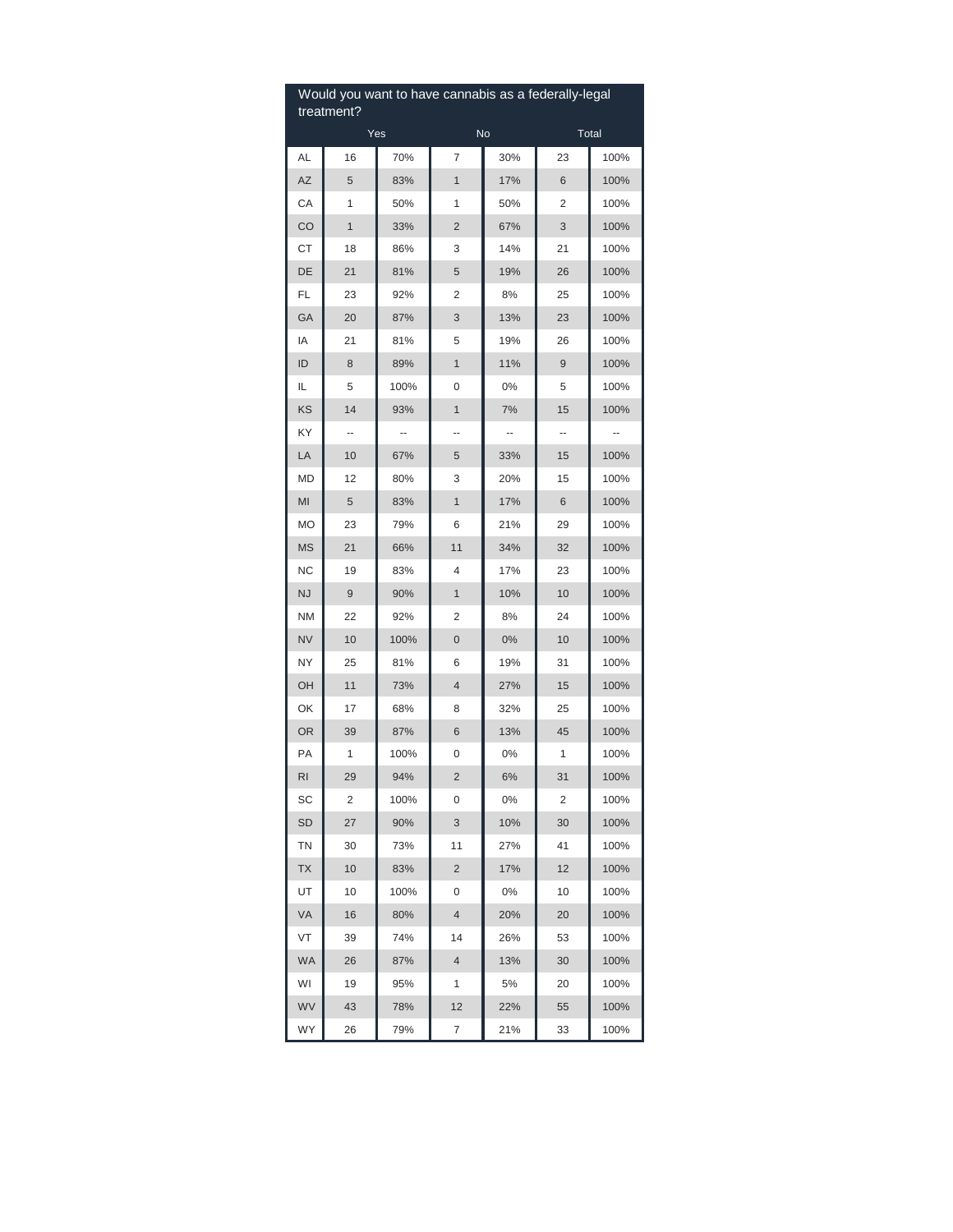| Do you support research into medical cannabis? |    |      |              |       |    |      |  |  |
|------------------------------------------------|----|------|--------------|-------|----|------|--|--|
| Yes<br>No<br>Total                             |    |      |              |       |    |      |  |  |
| AL                                             | 20 | 87%  | 3            | 13%   | 23 | 100% |  |  |
| AZ                                             | 6  | 100% | 0            | 0%    | 6  | 100% |  |  |
| СA                                             | 2  | 100% | 0            | 0%    | 2  | 100% |  |  |
| CO                                             | 3  | 100% | 0            | 0%    | 3  | 100% |  |  |
| СT                                             | 21 | 100% | 0            | 0%    | 21 | 100% |  |  |
| DE                                             | 23 | 88%  | 3            | 12%   | 26 | 100% |  |  |
| FL                                             | 25 | 100% | 0            | 0%    | 25 | 100% |  |  |
| GA                                             | 23 | 100% | 0            | $0\%$ | 23 | 100% |  |  |
| ΙA                                             | 23 | 88%  | 3            | 12%   | 26 | 100% |  |  |
| ID                                             | 9  | 100% | 0            | 0%    | 9  | 100% |  |  |
| IL                                             | 5  | 100% | 0            | 0%    | 5  | 100% |  |  |
| KS                                             | 15 | 100% | 0            | 0%    | 15 | 100% |  |  |
| KY                                             | -- |      | --           | --    | -- |      |  |  |
| LA                                             | 12 | 80%  | 3            | 20%   | 15 | 100% |  |  |
| MD                                             | 15 | 100% | 0            | 0%    | 15 | 100% |  |  |
| MI                                             | 5  | 83%  | 1            | 17%   | 6  | 100% |  |  |
| МO                                             | 25 | 86%  | 4            | 14%   | 29 | 100% |  |  |
| ΜS                                             | 29 | 91%  | 3            | 9%    | 32 | 100% |  |  |
| NC                                             | 21 | 91%  | 2            | 9%    | 23 | 100% |  |  |
| NJ                                             | 9  | 90%  | $\mathbf{1}$ | 10%   | 10 | 100% |  |  |
| ΝM                                             | 23 | 96%  | 1            | 4%    | 24 | 100% |  |  |
| <b>NV</b>                                      | 10 | 100% | 0            | 0%    | 10 | 100% |  |  |
| NY                                             | 28 | 90%  | 3            | 10%   | 31 | 100% |  |  |
| OН                                             | 15 | 100% | 0            | 0%    | 15 | 100% |  |  |
| OK                                             | 21 | 84%  | 4            | 16%   | 25 | 100% |  |  |
| <b>OR</b>                                      | 41 | 91%  | 4            | 9%    | 45 | 100% |  |  |
| PA                                             | 1  | 100% | 0            | 0%    | 1  | 100% |  |  |
| RI                                             | 30 | 97%  | 1            | 3%    | 31 | 100% |  |  |
| SC                                             | 2  | 100% | 0            | 0%    | 2  | 100% |  |  |
| SD                                             | 29 | 97%  | 1            | 3%    | 30 | 100% |  |  |
| ΤN                                             | 37 | 90%  | 4            | 10%   | 41 | 100% |  |  |
| ТX                                             | 11 | 92%  | 1            | 8%    | 12 | 100% |  |  |
| UT                                             | 10 | 100% | 0            | 0%    | 10 | 100% |  |  |
| VA                                             | 17 | 85%  | 3            | 15%   | 20 | 100% |  |  |
| VT                                             | 48 | 91%  | 5            | 9%    | 53 | 100% |  |  |
| <b>WA</b>                                      | 27 | 90%  | 3            | 10%   | 30 | 100% |  |  |
| WI                                             | 20 | 100% | 0            | 0%    | 20 | 100% |  |  |
| WV                                             | 49 | 89%  | 6            | 11%   | 55 | 100% |  |  |
| WY                                             | 31 | 94%  | 2            | 6%    | 33 | 100% |  |  |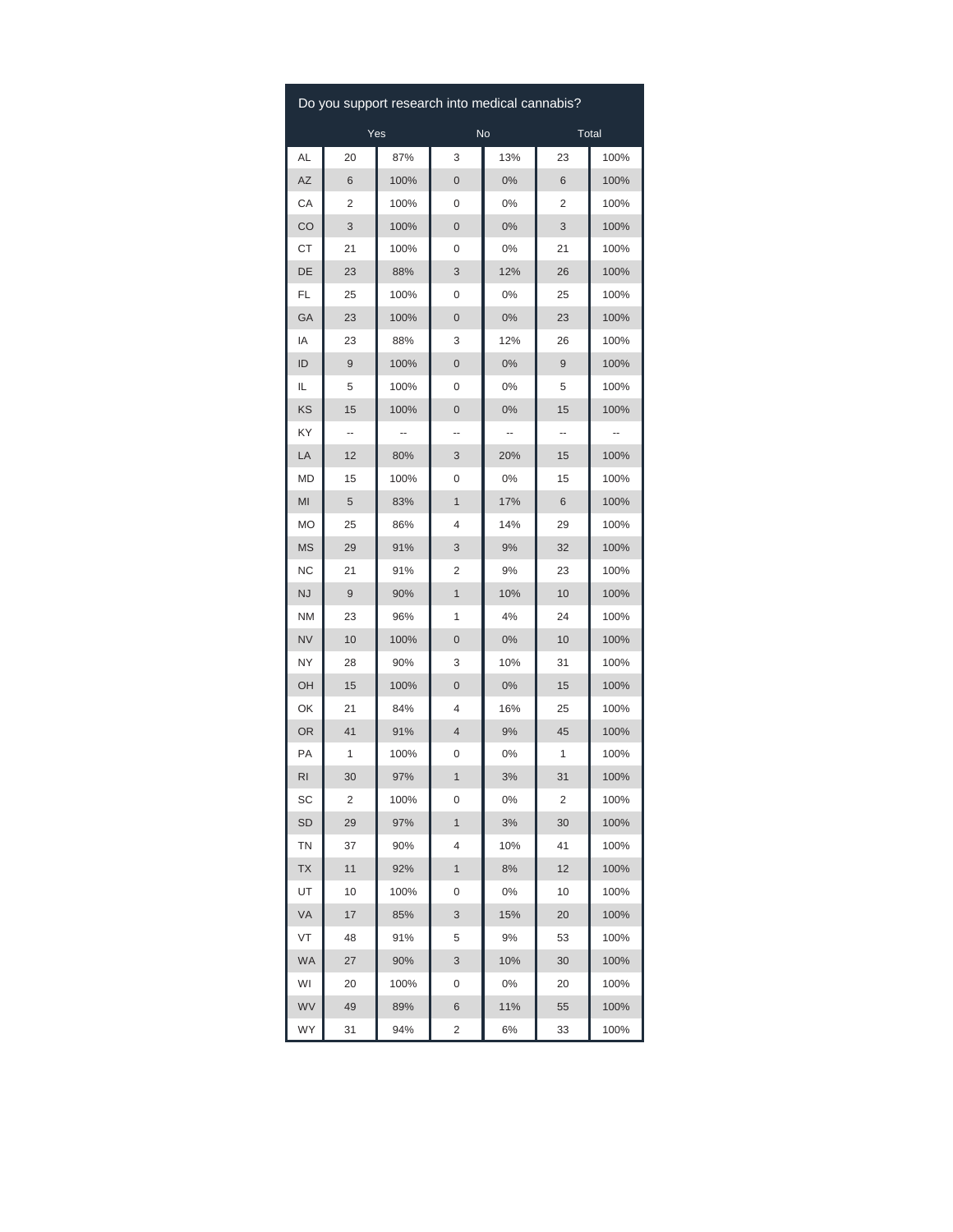|                | AgeRange         |       |                  |       |                          |       |                  |      |                |      |
|----------------|------------------|-------|------------------|-------|--------------------------|-------|------------------|------|----------------|------|
|                | 18-30            |       | $31 - 45$        |       | 46-59                    |       | $60+$            |      | Total          |      |
| AL             | 1                | 3%    | $\overline{2}$   | 6%    | 9                        | 29%   | 19               | 61%  | 31             | 100% |
| <b>AZ</b>      | $\mathbf{1}$     | 10%   | $\overline{c}$   | 20%   | $\overline{c}$           | 20%   | 5                | 50%  | 10             | 100% |
| CA             | 0                | $0\%$ | 0                | 0%    | $\mathbf{1}$             | 20%   | 4                | 80%  | 5              | 100% |
| CO             | $\boldsymbol{0}$ | $0\%$ | $\boldsymbol{0}$ | 0%    | 5                        | 71%   | $\overline{c}$   | 29%  | $\overline{7}$ | 100% |
| СT             | 0                | $0\%$ | 3                | 7%    | 13                       | 29%   | 29               | 64%  | 45             | 100% |
| DE             | $\boldsymbol{0}$ | $0\%$ | 5                | 12%   | 6                        | 14%   | 32               | 74%  | 43             | 100% |
| FL             | $\overline{2}$   | 5%    | $\overline{2}$   | 5%    | 11                       | 26%   | 28               | 65%  | 43             | 100% |
| GA             | $\mathbf{1}$     | 3%    | 3                | 8%    | $\overline{\mathcal{I}}$ | 18%   | 29               | 73%  | 40             | 100% |
| ΙA             | 1                | 2%    | 8                | 17%   | 12                       | 25%   | 27               | 56%  | 48             | 100% |
| ID             | $\boldsymbol{0}$ | 0%    | $\boldsymbol{0}$ | 0%    | $\overline{4}$           | 36%   | $\overline{7}$   | 64%  | 11             | 100% |
| IL             | 0                | 0%    | 2                | 13%   | 3                        | 20%   | 10               | 67%  | 15             | 100% |
| KS             | $\boldsymbol{0}$ | 0%    | 6                | 23%   | 8                        | 31%   | 12               | 46%  | 26             | 100% |
| KY             | 0                | $0\%$ | 0                | 0%    | 0                        | 0%    | 3                | 100% | 3              | 100% |
| LA             | $\overline{c}$   | 7%    | $\overline{c}$   | 7%    | 6                        | 21%   | 18               | 64%  | 28             | 100% |
| MD             | 0                | $0\%$ | 8                | 29%   | 5                        | 18%   | 15               | 54%  | 28             | 100% |
| MI             | $\mathbf{1}$     | 6%    | $\overline{c}$   | 12%   | 5                        | 29%   | $\boldsymbol{9}$ | 53%  | 17             | 100% |
| <b>MO</b>      | 0                | 0%    | 5                | 10%   | 14                       | 27%   | 33               | 63%  | 52             | 100% |
| <b>MS</b>      | $\boldsymbol{0}$ | $0\%$ | $\overline{4}$   | 9%    | 12                       | 26%   | 31               | 66%  | 47             | 100% |
| <b>NC</b>      | 3                | 7%    | 7                | 17%   | 11                       | 27%   | 20               | 49%  | 41             | 100% |
| <b>NJ</b>      | $\mathbf 0$      | 0%    | $\mathbf{1}$     | 7%    | $\,8\,$                  | 53%   | 6                | 40%  | 15             | 100% |
| <b>NM</b>      | 1                | 3%    | 6                | 15%   | 16                       | 40%   | 17               | 43%  | 40             | 100% |
| <b>NV</b>      | $\mathbf{1}$     | 5%    | $\pmb{0}$        | 0%    | 8                        | 36%   | 13               | 59%  | 22             | 100% |
| NY             | 2                | 4%    | 5                | 9%    | 23                       | 41%   | 26               | 46%  | 56             | 100% |
| OH             | $\mathbf{1}$     | 3%    | 3                | 9%    | $\,8\,$                  | 24%   | 21               | 64%  | 33             | 100% |
| OK             | 1                | 2%    | 3                | 7%    | 10                       | 23%   | 29               | 67%  | 43             | 100% |
| <b>OR</b>      | $\mathbf{1}$     | 1%    | 5                | $6%$  | 21                       | 25%   | 57               | 68%  | 84             | 100% |
| PA             | 0                | 0%    | 2                | 33%   | $\overline{2}$           | 33%   | 2                | 33%  | 6              | 100% |
| R <sub>l</sub> | $\mathbf 0$      | $0\%$ | $\overline{4}$   | $8%$  | 14                       | 26%   | 35               | 66%  | 53             | 100% |
| SC             | 0                | $0\%$ | 0                | $0\%$ | 0                        | $0\%$ | 2                | 100% | 2              | 100% |
| <b>SD</b>      | $\pmb{0}$        | $0\%$ | 4                | 8%    | 15                       | 31%   | 29               | 60%  | 48             | 100% |
| TN             | 2                | 3%    | 7                | 12%   | 17                       | 28%   | 34               | 57%  | 60             | 100% |
| <b>TX</b>      | $\pmb{0}$        | $0\%$ | 3                | 16%   | 4                        | 21%   | 12               | 63%  | 19             | 100% |
| UT             | 0                | 0%    | 5                | 31%   | 4                        | 25%   | 7                | 44%  | 16             | 100% |
| VA             | $\overline{2}$   | 6%    | 7                | 21%   | 10                       | 29%   | 15               | 44%  | 34             | 100% |
| VT             | 5                | 6%    | 8                | 10%   | 29                       | 35%   | 41               | 49%  | 83             | 100% |
| <b>WA</b>      | $\pmb{0}$        | 0%    | 5                | 11%   | 11                       | 25%   | 28               | 64%  | 44             | 100% |
| WI             | 1                | 3%    | 7                | 21%   | 13                       | 39%   | 12               | 36%  | 33             | 100% |
| <b>WV</b>      | $\pmb{0}$        | $0\%$ | $\overline{c}$   | $3%$  | 14                       | 19%   | 58               | 78%  | 74             | 100% |
| WY             | $\mathbf{1}$     | 2%    | $\mathbf{1}$     | 2%    | 9                        | 16%   | 44               | 80%  | 55             | 100% |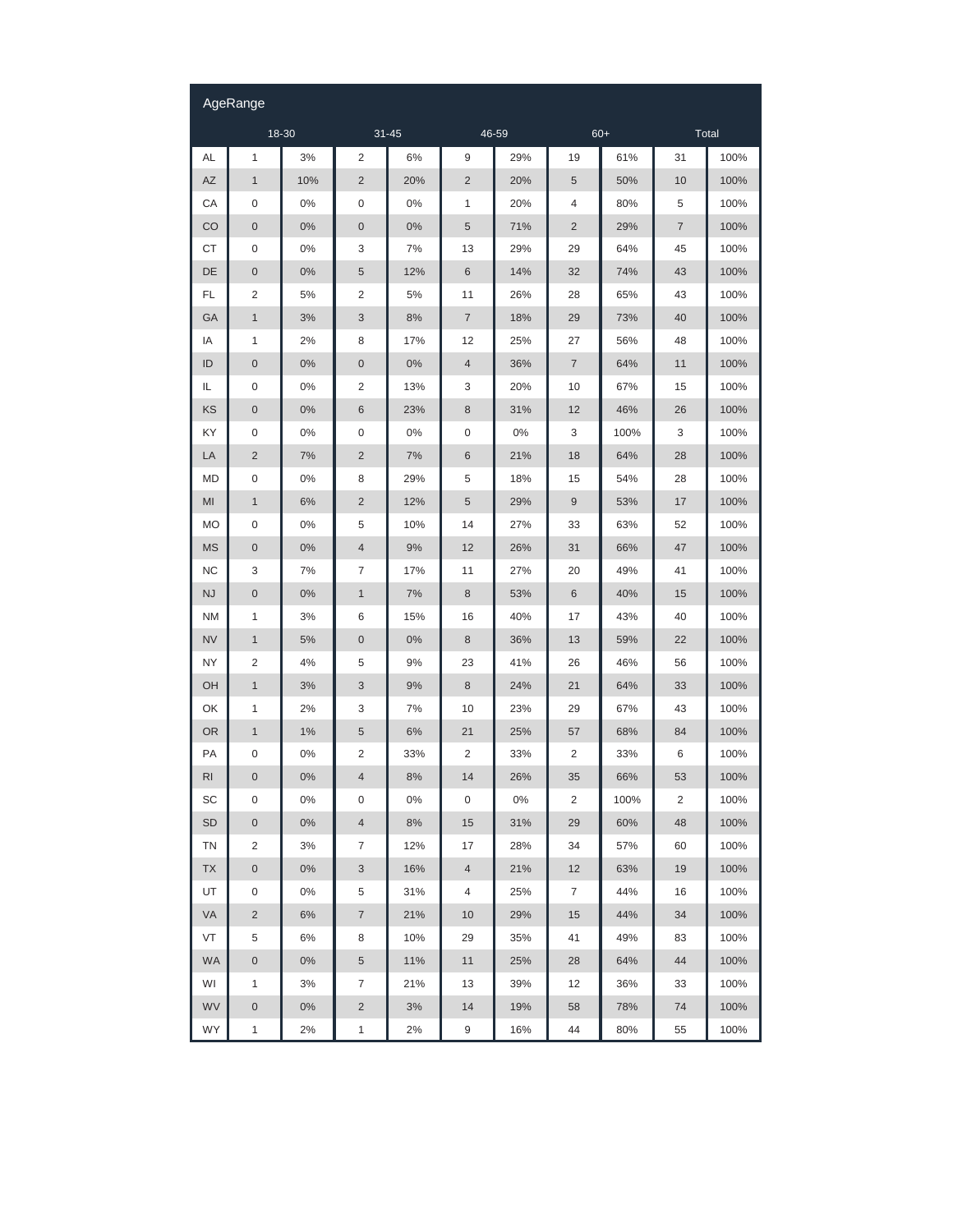| Gender (self-ID) |        |      |    |       |       |      |  |  |
|------------------|--------|------|----|-------|-------|------|--|--|
|                  | Female |      |    | Male  | Total |      |  |  |
| AL               | 11     | 35%  | 20 | 65%   | 31    | 100% |  |  |
| AZ               | 5      | 50%  | 5  | 50%   | 10    | 100% |  |  |
| СA               | 3      | 60%  | 2  | 40%   | 5     | 100% |  |  |
| CO               | 7      | 100% | 0  | $0\%$ | 7     | 100% |  |  |
| СT               | 19     | 42%  | 26 | 58%   | 45    | 100% |  |  |
| DE               | 17     | 40%  | 26 | 60%   | 43    | 100% |  |  |
| FL               | 25     | 58%  | 18 | 42%   | 43    | 100% |  |  |
| GА               | 20     | 50%  | 20 | 50%   | 40    | 100% |  |  |
| ΙA               | 22     | 46%  | 26 | 54%   | 48    | 100% |  |  |
| ID               | 7      | 64%  | 4  | 36%   | 11    | 100% |  |  |
| IL               | 6      | 40%  | 9  | 60%   | 15    | 100% |  |  |
| KS               | 13     | 50%  | 13 | 50%   | 26    | 100% |  |  |
| ΚY               | 1      | 33%  | 2  | 67%   | 3     | 100% |  |  |
| LA               | 11     | 39%  | 17 | 61%   | 28    | 100% |  |  |
| MD               | 14     | 50%  | 14 | 50%   | 28    | 100% |  |  |
| MI               | 8      | 47%  | 9  | 53%   | 17    | 100% |  |  |
| МO               | 27     | 52%  | 25 | 48%   | 52    | 100% |  |  |
| MS               | 25     | 53%  | 22 | 47%   | 47    | 100% |  |  |
| NC               | 17     | 41%  | 24 | 59%   | 41    | 100% |  |  |
| <b>NJ</b>        | 6      | 40%  | 9  | 60%   | 15    | 100% |  |  |
| ΝM               | 21     | 53%  | 19 | 48%   | 40    | 100% |  |  |
| <b>NV</b>        | 10     | 45%  | 12 | 55%   | 22    | 100% |  |  |
| NΥ               | 23     | 41%  | 33 | 59%   | 56    | 100% |  |  |
| ОH               | 15     | 45%  | 18 | 55%   | 33    | 100% |  |  |
| ΟK               | 15     | 35%  | 28 | 65%   | 43    | 100% |  |  |
| OR               | 44     | 52%  | 40 | 48%   | 84    | 100% |  |  |
| РA               | 5      | 83%  | 1  | 17%   | 6     | 100% |  |  |
| RI               | 24     | 45%  | 29 | 55%   | 53    | 100% |  |  |
| SC               | 1      | 50%  | 1  | 50%   | 2     | 100% |  |  |
| SD               | 14     | 29%  | 34 | 71%   | 48    | 100% |  |  |
| ΤN               | 28     | 47%  | 32 | 53%   | 60    | 100% |  |  |
| TX               | 10     | 53%  | 9  | 47%   | 19    | 100% |  |  |
| UT               | 4      | 25%  | 12 | 75%   | 16    | 100% |  |  |
| VA               | 12     | 35%  | 22 | 65%   | 34    | 100% |  |  |
| VT               | 37     | 45%  | 46 | 55%   | 83    | 100% |  |  |
| WA               | 18     | 41%  | 26 | 59%   | 44    | 100% |  |  |
| WI               | 19     | 58%  | 14 | 42%   | 33    | 100% |  |  |
| WV               | 28     | 38%  | 46 | 62%   | 74    | 100% |  |  |
| WY               | 16     | 29%  | 39 | 71%   | 55    | 100% |  |  |